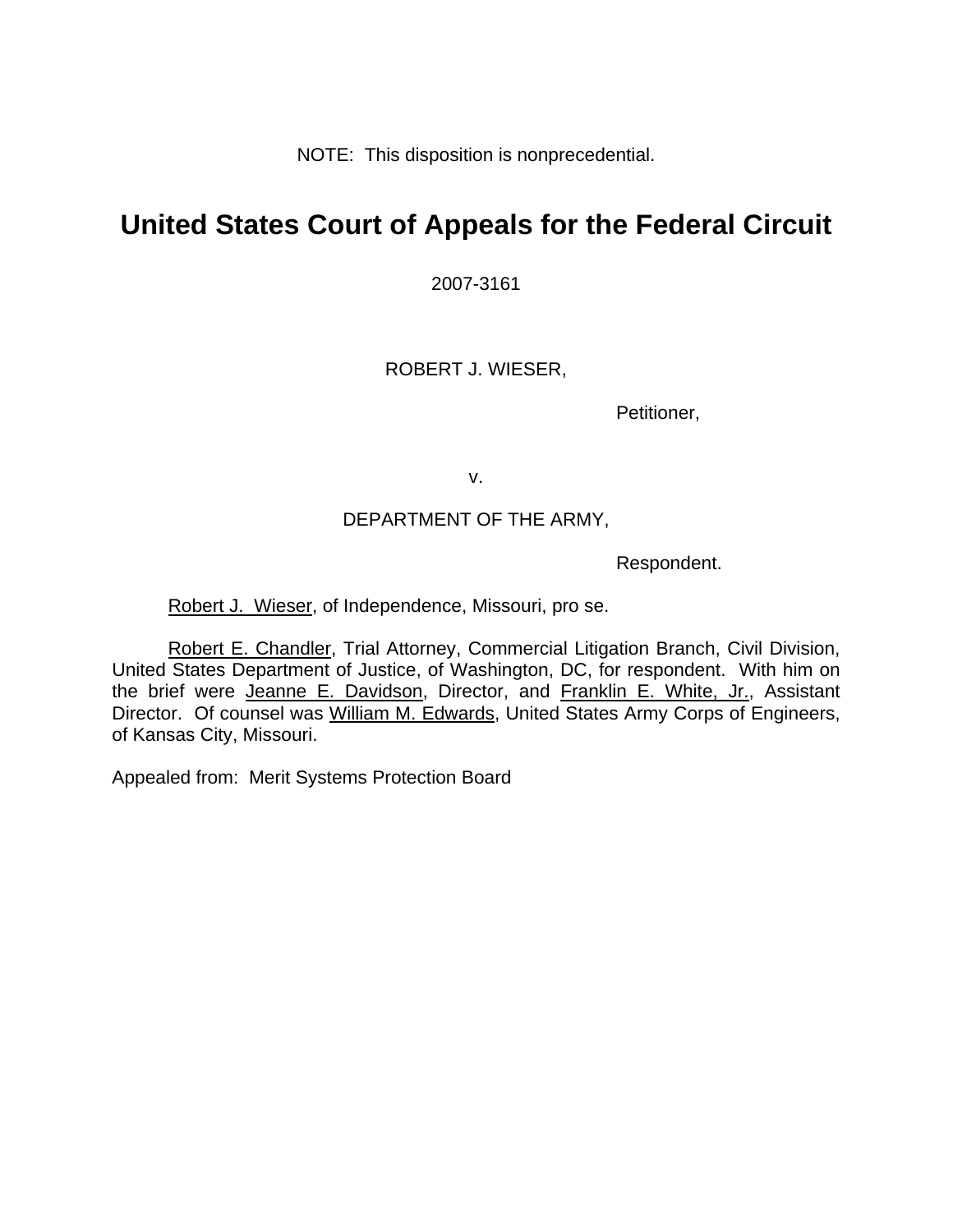NOTE: This disposition is nonprecedential.

## **United States Court of Appeals for the Federal Circuit**

2007-3161

### ROBERT J. WIESER,

Petitioner,

v.

### DEPARTMENT OF THE ARMY,

Respondent.

Petition for review of the Merit Systems Protection Board in CH-0752-06-0107-B-1.

\_\_\_\_\_\_\_\_\_\_\_\_\_\_\_\_\_\_\_\_\_\_\_\_\_\_\_

\_\_\_\_\_\_\_\_\_\_\_\_\_\_\_\_\_\_\_\_\_\_\_\_\_\_\_

DECIDED: June 4, 2008

Before BRYSON and PROST, Circuit Judges, and ZAGEL, District Judge.<sup>[\\*](#page-1-0)</sup>

PER CURIAM.

 $\overline{a}$ 

## DECISION

Robert J. Wieser petitions for review of a decision of the Merit Systems Protection Board sustaining his removal by the Department of the Army for refusing to accept a management directed reassignment. We affirm.

<span id="page-1-0"></span><sup>\*</sup> Honorable James B. Zagel, District Judge, United States District Court for the Northern District of Illinois, sitting by designation.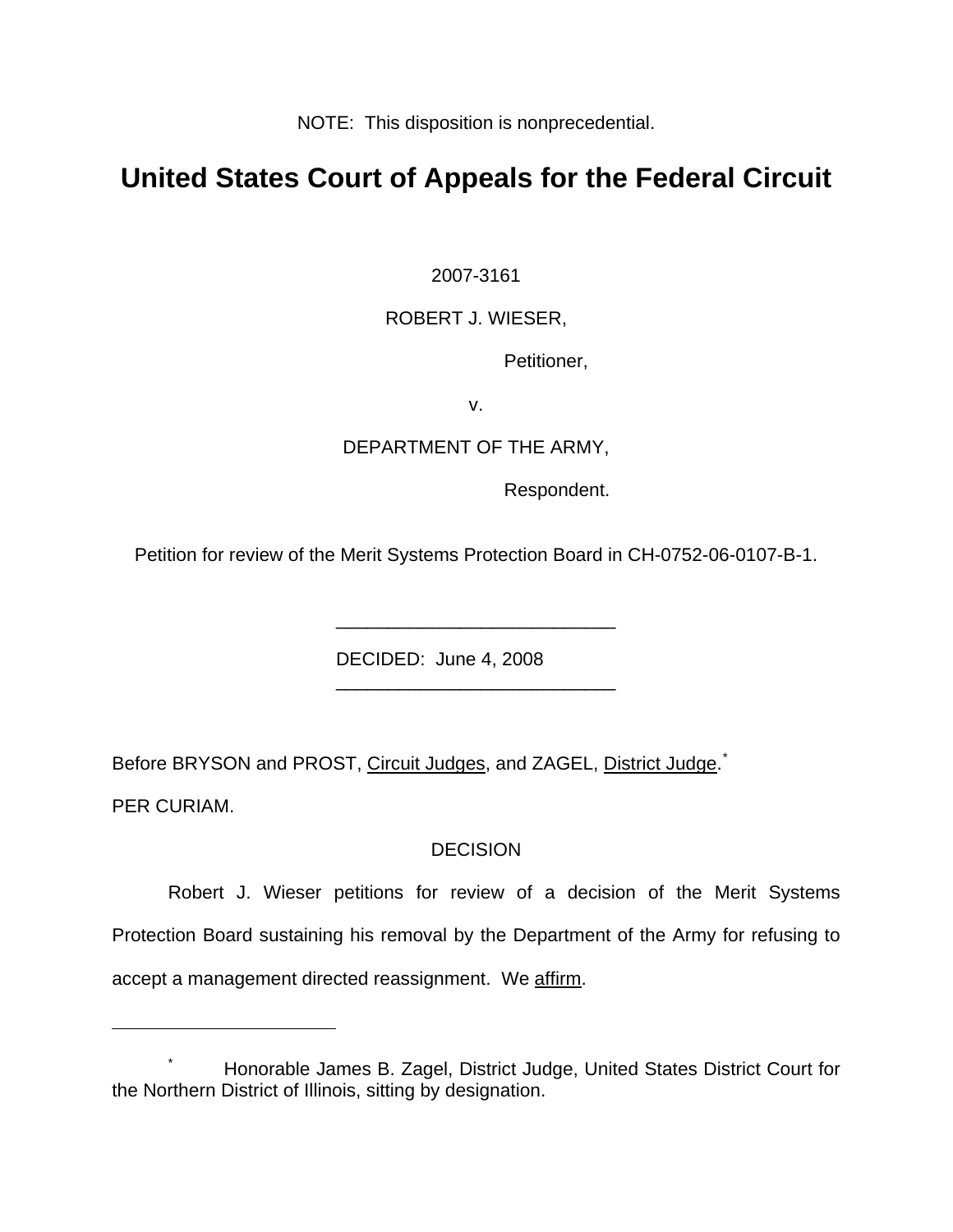#### BACKGROUND

 Mr. Wieser was employed as a civil engineer with the Army Corps of Engineers in the agency's Kansas City, Missouri, office. In August 2004, the agency notified him that he would be reassigned from the Kansas City office to the agency's office in Ft. Riley, Kansas. After being given an extension of time within which to consider his decision, Mr. Wieser declined to accept the reassignment. The agency then removed him for failing to accept a lawful reassignment.

 Mr. Wieser appealed his removal to the Merit Systems Protection Board. The administrative judge who was assigned to his appeal found that the management directed reassignment was lawful, in that it was based on legitimate management considerations and Mr. Wieser had been given adequate notice of the reassignment. The administrative judge rejected Mr. Wieser's arguments that the Ft. Riley position should have been filled through an outside hire or, alternatively, that others in his office should have been chosen in place of him. The administrative judge explained that the agency was under no legal obligation to fill the position with an outside hire or to fill it with someone having less seniority than Mr. Wieser. Mr. Wieser petitioned for review by the full Board, but the petition for review was denied. Mr. Wieser now petitions for review by this court.

#### **DISCUSSION**

 In order to justify removing an employee based on a management directed reassignment, the agency must show that its decision to reassign the employee was based on legitimate management considerations, that the employee was given adequate notice of the reassignment, and that the employee refused to accept the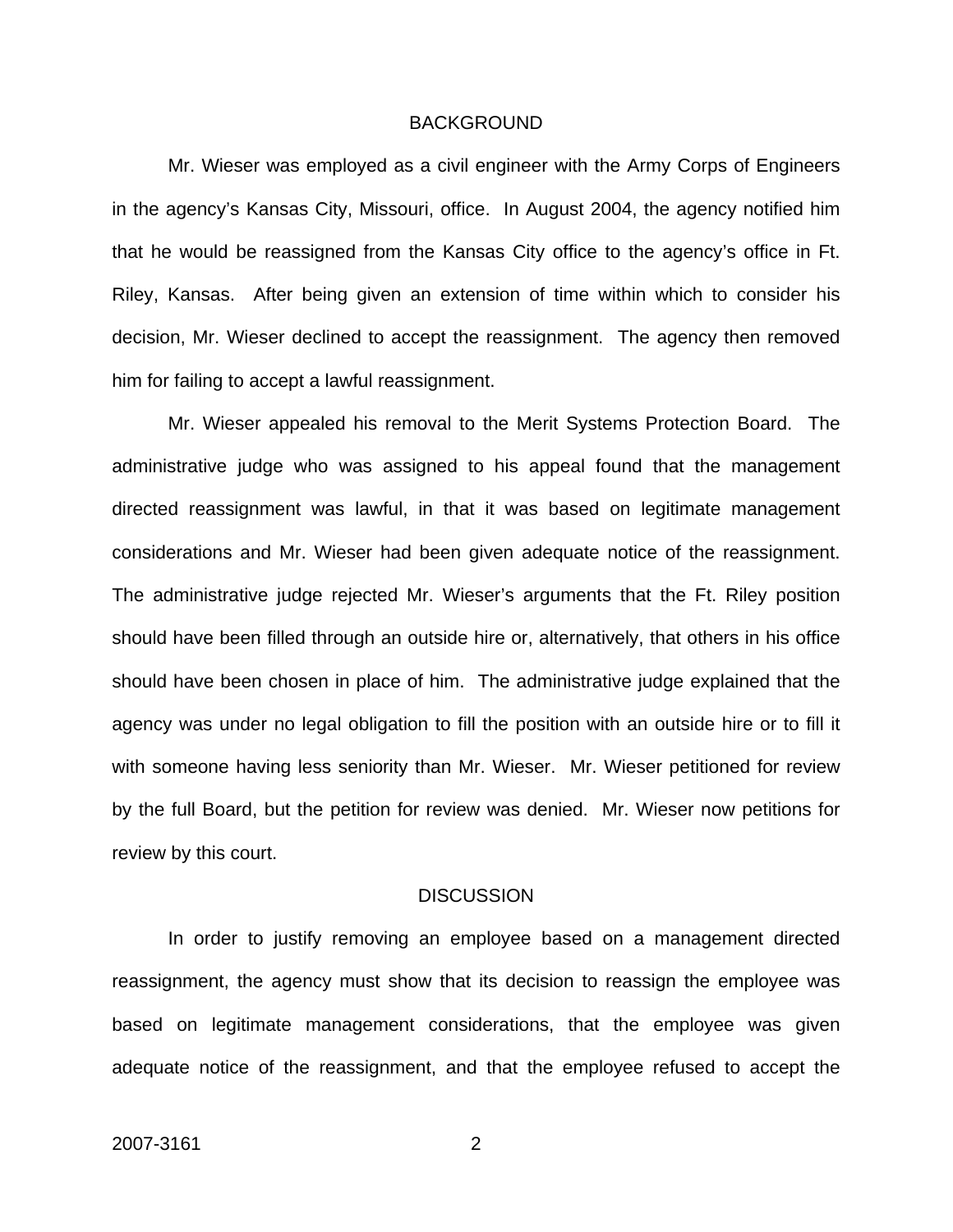reassignment. Frey v. Dep't of Labor, 359 F.3d 1355, 1360 (Fed. Cir. 2004). Mr. Wieser plainly refused to accept the reassignment; he argues, however, that the reassignment was unlawful and that he was not given sufficient notice of the reassignment. We hold that neither argument has merit because substantial evidence supports the Board's finding that the agency's reassignment was lawful and that Mr. Wieser was given adequate notice of the reassignment.

 The evidence as to the reason for the reassignment showed that the agency was undergoing a restructuring of its operations and that it needed to realign its field offices to meet short and long term objectives. In particular, the evidence showed that the agency anticipated a shift in the volume of work from the Kansas City office to the office in Ft. Riley. As the government points out, Mr. Wieser has not challenged the agency's showing that it needed additional manpower at the Ft. Riley office; instead, he has focused principally on the contention that the agency should have met that need in some way other than transferring him.

 Mr. Wieser argues that the agency should have hired someone from outside the agency to fill the position in Ft. Riley or should have transferred an employee with less seniority or one of the employees who, unlike him, had signed a "mobility agreement." There is simply no legal requirement, however, that the agency limit its options in that manner. As stated by the administrative judge, the agency's authority to reassign its employees is based on regulations that do not make the agency's power to transfer an employee dependent on the employee's execution of a mobility agreement. See 5 C.F.R. §§ 335.102, 335.103. Nor is there any legal requirement that the agency transfer those with less seniority before considering more senior employees for transfer.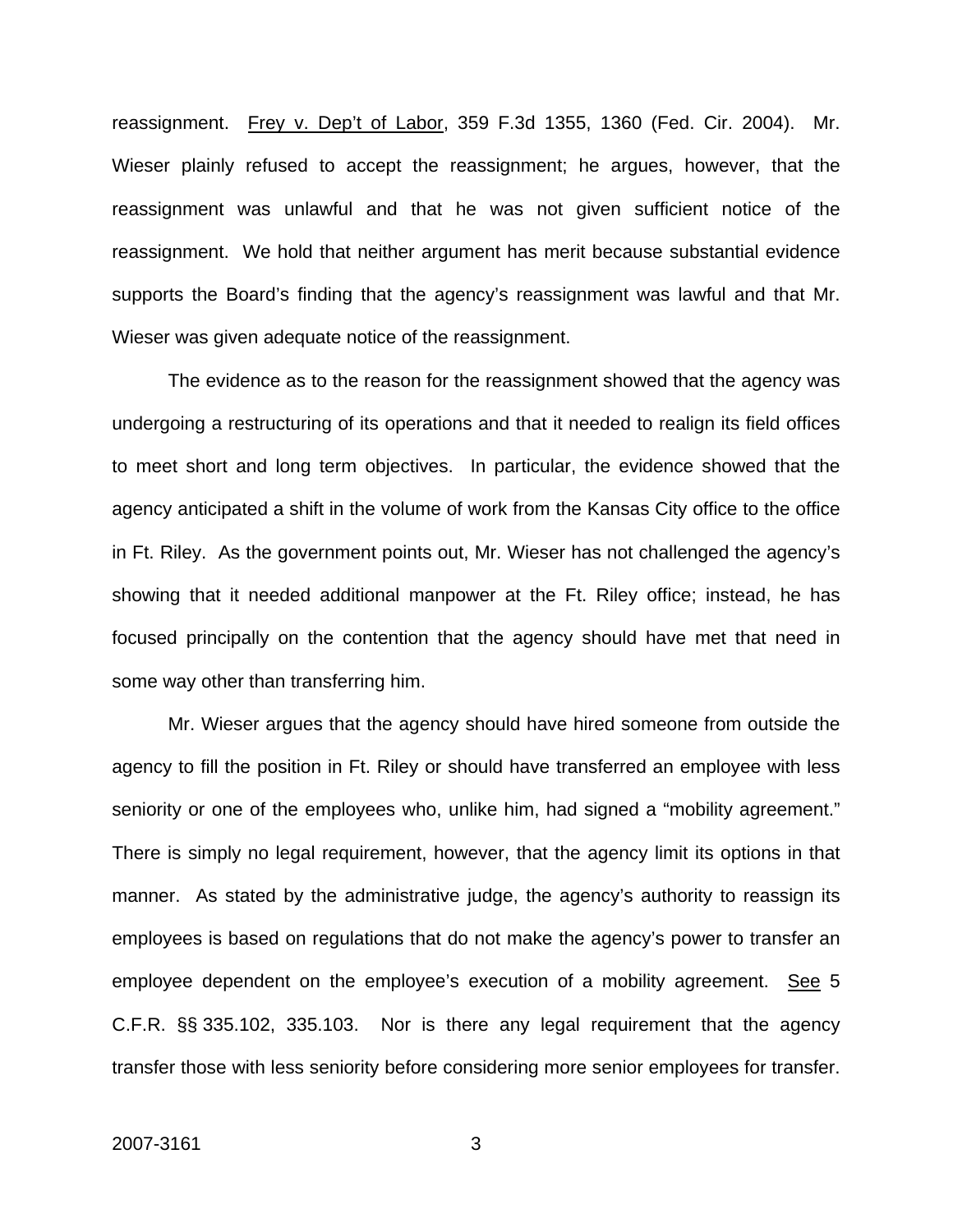Moreover, as the administrative law judge explained, hiring someone from outside the agency to fill the position in Ft. Riley would not have served the purpose of reducing the staffing at the Kansas City office, which was one of the objectives of the transfer. The administrative judge thus found that the agency acted within its legal rights to direct Mr. Wieser's reassignment. In addition, the administrative judge rejected Mr. Wieser's contention that the agency's action was simply a ploy to force him to resign or retire. Because substantial evidence supports the findings on which the administrative judge based her conclusion that the agency's action was lawful, we sustain that conclusion.

Mr. Wieser argues that he was not given sufficient notice of his reassignment. His claim, however, is not based on lack of notice of the reassignment, but instead is based on his contention that because the agency did not require him to sign a mobility agreement and did not otherwise advise him at the outset of his employment that he was subject to reassignment, the agency should be barred from reassigning him at all. That is not a claim of lack of notice as that term is used in cases such as Frey v. Department of Labor, supra, dealing with management directed reassignments. The argument instead amounts to a contention that the agency is barred from transferring him because of its failure to advise him earlier that he might be transferred and to obtain his consent to such a transfer. As we noted above, however, the agency's right to transfer employees is a function of agency authority pursuant to regulations promulgated by the Office of Personnel Management; the agency does not obtain its right to transfer from a particular employee's consent, nor is it denied the right to transfer a particular employee because that employee has not previously given such consent or been specifically notified of the possibility of a transfer at some time in the